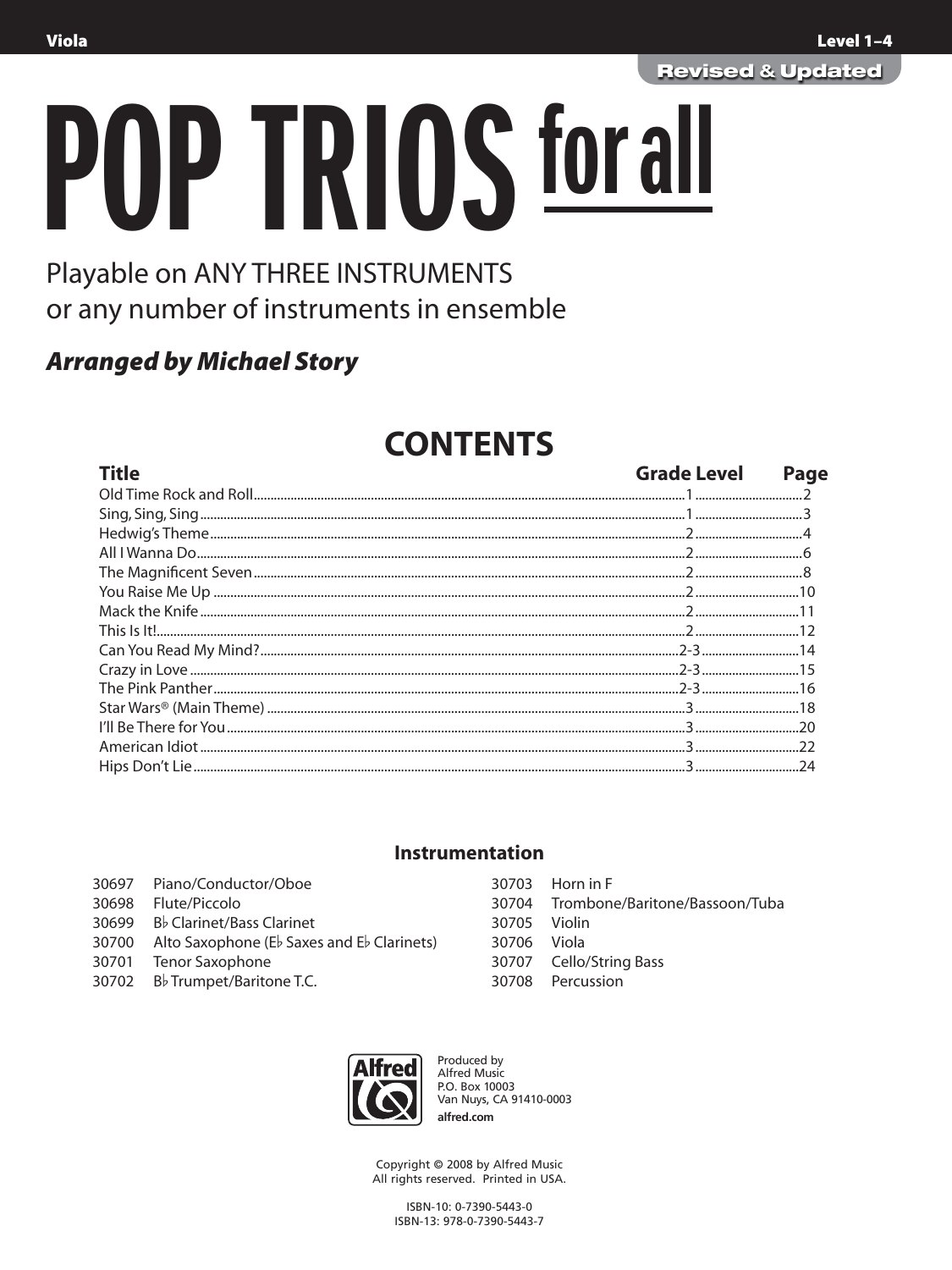## **THE PINK PANTHER**

By HENRY MANCINI *Arranged by MICHAEL STORY*







©1963 (Renewed) NORTHRIDGE MUSIC CO. and EMI U CATALOG INC.<br>Worldwide Print Rights Administered by ALFRED MUSIC<br>This Arrangement ©2008 NORTHRIDGE MUSIC CO. and EMI U CATALOG INC.<br>All Rights Reserved including Public Perfor